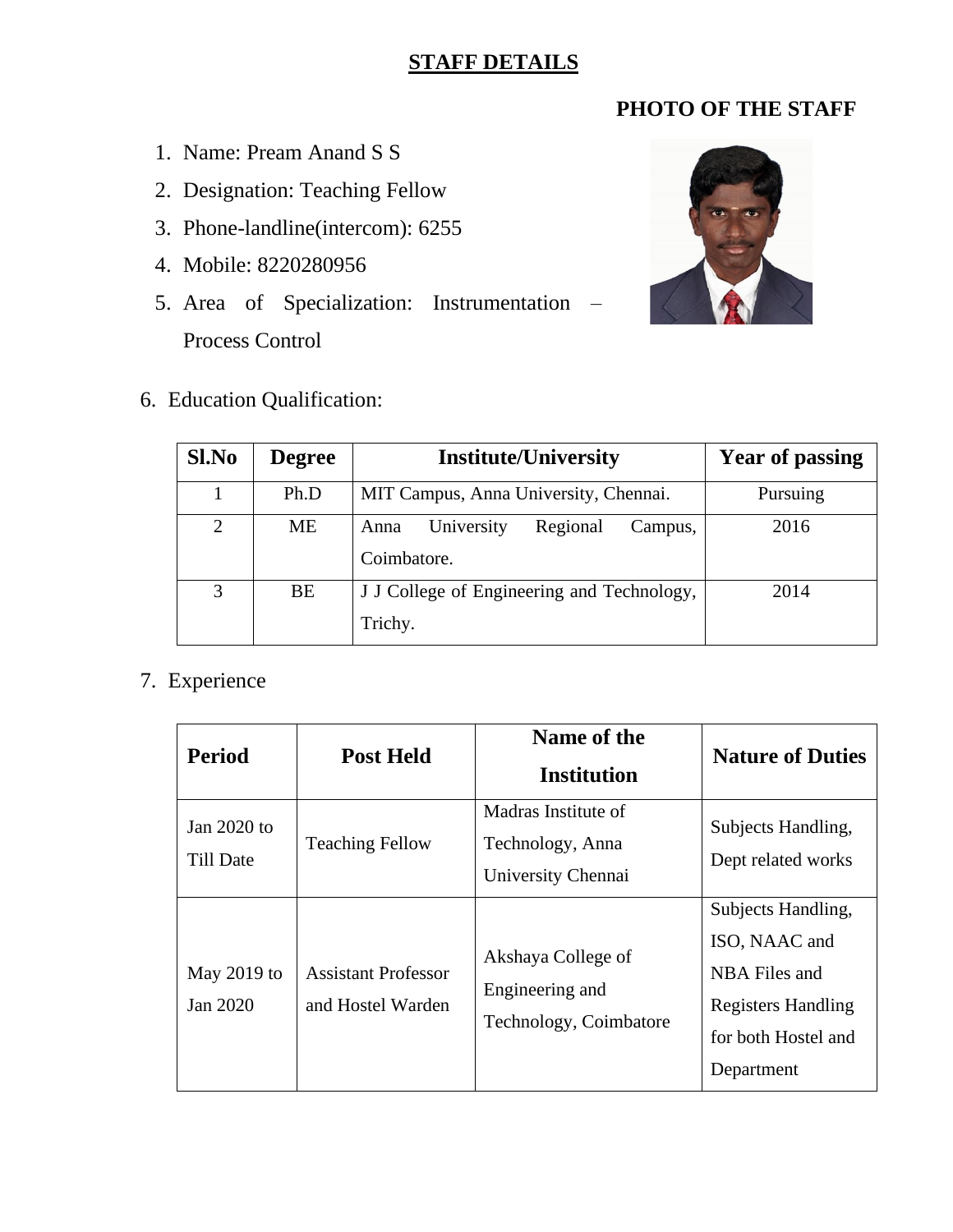|                |                                                 |                                     | Subjects Handling,        |
|----------------|-------------------------------------------------|-------------------------------------|---------------------------|
|                | <b>Assistant Professor</b><br>and Hostel Warden |                                     | Library Incharge,         |
|                |                                                 | V S B College of                    | ISO, NAAC and             |
| Dec $2017$ to  |                                                 | <b>Engineering Technical</b>        | NBA Files and             |
| Jan 2019       |                                                 | Campus, Coimbatore                  | <b>Registers Handling</b> |
|                |                                                 |                                     | for both Hostel and       |
|                |                                                 |                                     | Department                |
|                |                                                 |                                     | Subjects Handling,        |
|                | <b>Assistant Professor</b>                      | Excel Engineering College,<br>Salem | Class Adviser,            |
| June $2016$ to |                                                 |                                     | Library Incharge,         |
| Dec 2017       |                                                 |                                     | NAAC and NBA              |
|                |                                                 |                                     | Files Handling            |

- 8. Publications: -
- 9. Seminar/symposium/workshop attended:
	- **i.** Attended webinar series on the topic "**Artificial Intelligence Based Control of Power Electronics Converters**" organized by **Sri Ramakrishna Engineering College** from 02.06.2021 to 04.06.2021.
	- **ii.** Attended webinar series on "**Machine Learning using Python Programming**" organized by the department of Information Technology, AITAM engineering college
	- **iii.** Attended webinar series on "**Research and Publication Ethics**" by Progress with Prof. Mahamani in collaboration with YouTube.
	- **iv.** Attending the course in **NPTEL – Swayam** on the subject **Control Engineering and Process Control**
	- **v.** Attended webinar on the topic "**Being a Digital Entrepreneur** " by SCAD College of Engineering and Technology on 29.05.2020
	- **vi.** Attended webinar on the topic "**Stay ahead through product Innovation and Design Thinking**" R.M.K Engineering College on 06.06.2020
	- **vii.** Attended webinar on the topic "**Introduction to Trending Electrical Design Software**" by KCG College of Technology on 08.06.2020
	- **viii.** Attended webinar on the topic "**A Comprehensive Roadmap to pursue Academic Research**" by SRM Institute of Science and Technology on 29.05.2020
		- **ix.** Attended webinar on the topic "**Introduction to Design Thinking**" by VNR Vignana Jyothi Institute of Engineering and Technology on 29.05.2020
		- **x.** Attended webinar on the topic "**Robotics and Automation in Industrialized Building System**" by VNR Vignana Jyothi Institute of Engineering and Technology on 27.05.2020
	- **xi.** Attended webinar on the topic "**Insights into Machine Learning**" by SCAD College of Engineering and Technology on 26.05.2020
	- **xii.** Attended webinar on the topic "**Scope for Electrical Vehicle**" by Karpagam College of Engineering on 29.05.2020
	- **xiii.** Attended webinar on the topic "**Machine Learning with MATLAB**" by IEEE MTTS Society of IEEE GPREC SB on 12.06.2020
	- **xiv.** Attended Webinar on **Machine Learning With Matlab** By Dr.T.R. Ganesh Babu , Prof ECE, Muthyammal Engineering College,Rasipuram On 12 Th June 2020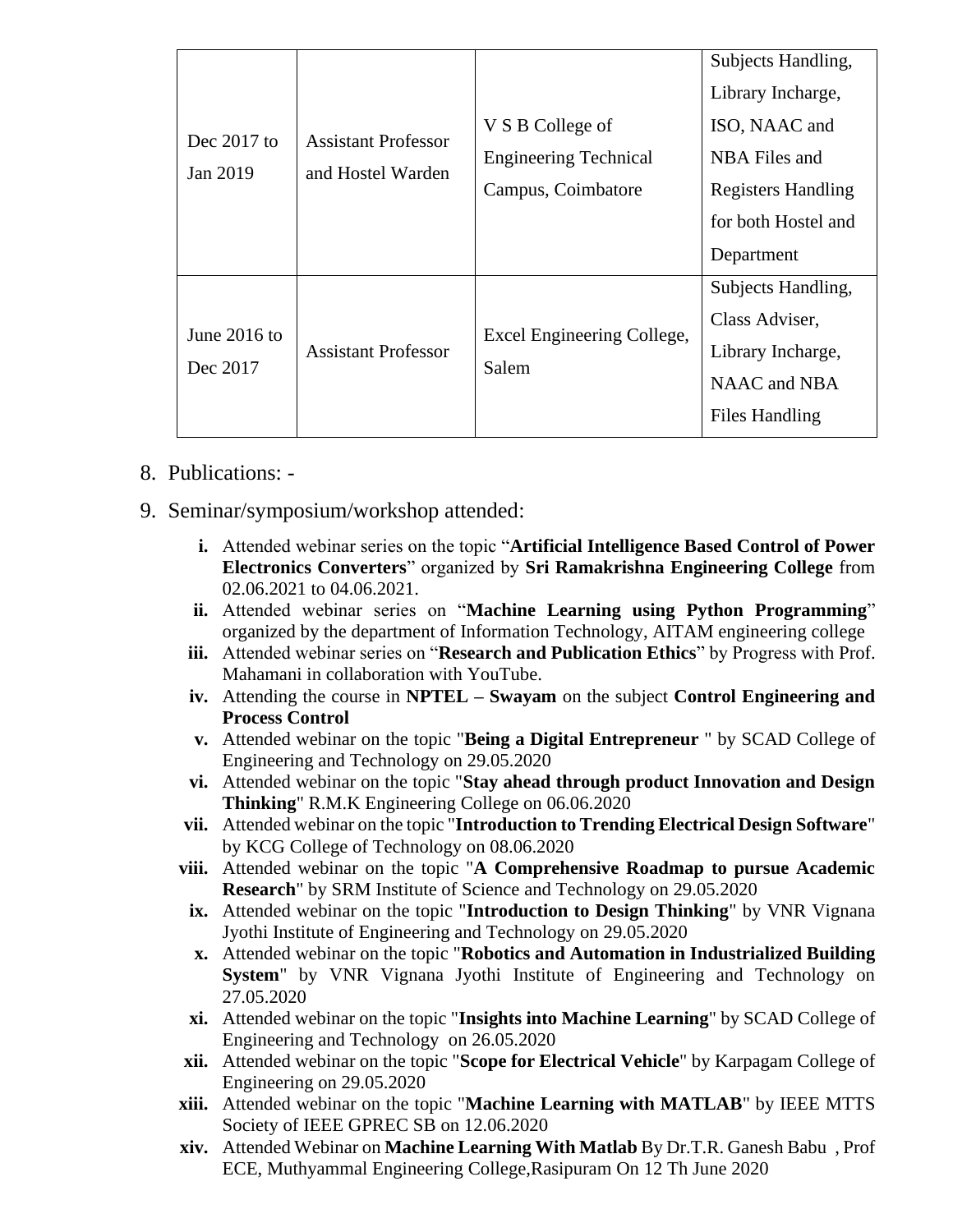- **xv.** Attended Webinar on the topic "**Internet Of Things And Its Applications**" on 11th June Arranged by Dept Of Electrical And Electronics Engineering, Sathyabama Institute of Science And Technology,Chennai. Hosted By Dr.V.Karthikeyan,Dept Of Electrical Engineering , NIT, Calicut
- **xvi.** Attended Webinar on the topic "**Teaching and Understanding of Control Systems Using Open-Source Software**" by Dr. B. Rajasekhara Reddy On 13th June 2020 by Department of Electronics and Instrumentation Engineering, VNR Vignana Jyothi Institute of Engineering and Technology
- **xvii.** Attended webinar on the topic "**Writing Research Proposal and Research Funding for Women and Young Researchers**" by Progress with Prof. Mahamani in collaboration with YouTube on 29.05.2020
- **xviii.** Attended the webinar on the topic "**Unlocking the value of Industrial Data with Unified Namespace**" by Mr. John Harrington, Co-Founder and Chief Business Officer, High Bytes, USA organized by ISA South India Section on 05.12.2020
- **xix.** Attended training program on the topic "**Proteus Software**" organized by Department of Instrumentation Engineering, MIT Campus Anna University Chennai on 04.08.2020 and 05.08.2020
- **xx.** Attended training program on the topic "**LabVIEW Software**" organized by Department of Instrumentation Engineering, MIT Campus Anna University Chennai on 07.08.2020 and 10.08.2020
- **xxi.** Attended training program on the topic "**Introduction and hands on training for PLCs and DCS**" organized by Department of Instrumentation Engineering, MIT Campus Anna University Chennai on 28.10.2020 and 29.10.2020
- **xxii.** Participated in Faculty Development Program on the topic "**LabView applications in Aerospace Engineering**" conducted by **SRM University, Chennai.**
- xxiii. Participated in Faculty Development Program on the topic "**Solid State Materials**" conducted by **Anna University, Chennai.**
- **xxiv.** Participated in International Conference on Advances in Computing, Control, Communication, Automation and Structural Engineering – 2016
- **xxv.** Participated in International Conference on Adaptive Technologies for Sustainable Growth - 2016
- xxvi. Participated in **National Level Workshop On Virtual Instrumentation** conducted by NIT, Trichy
- xxvii. Participated in **Industrial Automation Workshop** conducted by Sanlog Automation, Trichy

10.Lectures Delivered: -

11.Contribution to Department/Institute:

- i. Undergone a project on the Temperature Control in the equipment "Tank with the external temperature sensor" in process control lab
- ii. Collecting the 2020 passed out student's soft copy and hard copy documents (NBA and NAAC purpose) to clear their dues.
- iii. Acted as a team member for preparing the PPT of the Proposal for Establishment of R&D Collaboration with Schneider Electric PLC.
- iv. Acted as the Project Work Coordinator for current final year batch (2017-21).
- v. Acted as a team member for preparing the slides for the function Distinguished Alumni Awards 2021.
- vi. NBA Work Prepared CO-PO Mapping for the theory subjects and labs (2016-2019) for the Department of Mechanical, Production and RPT